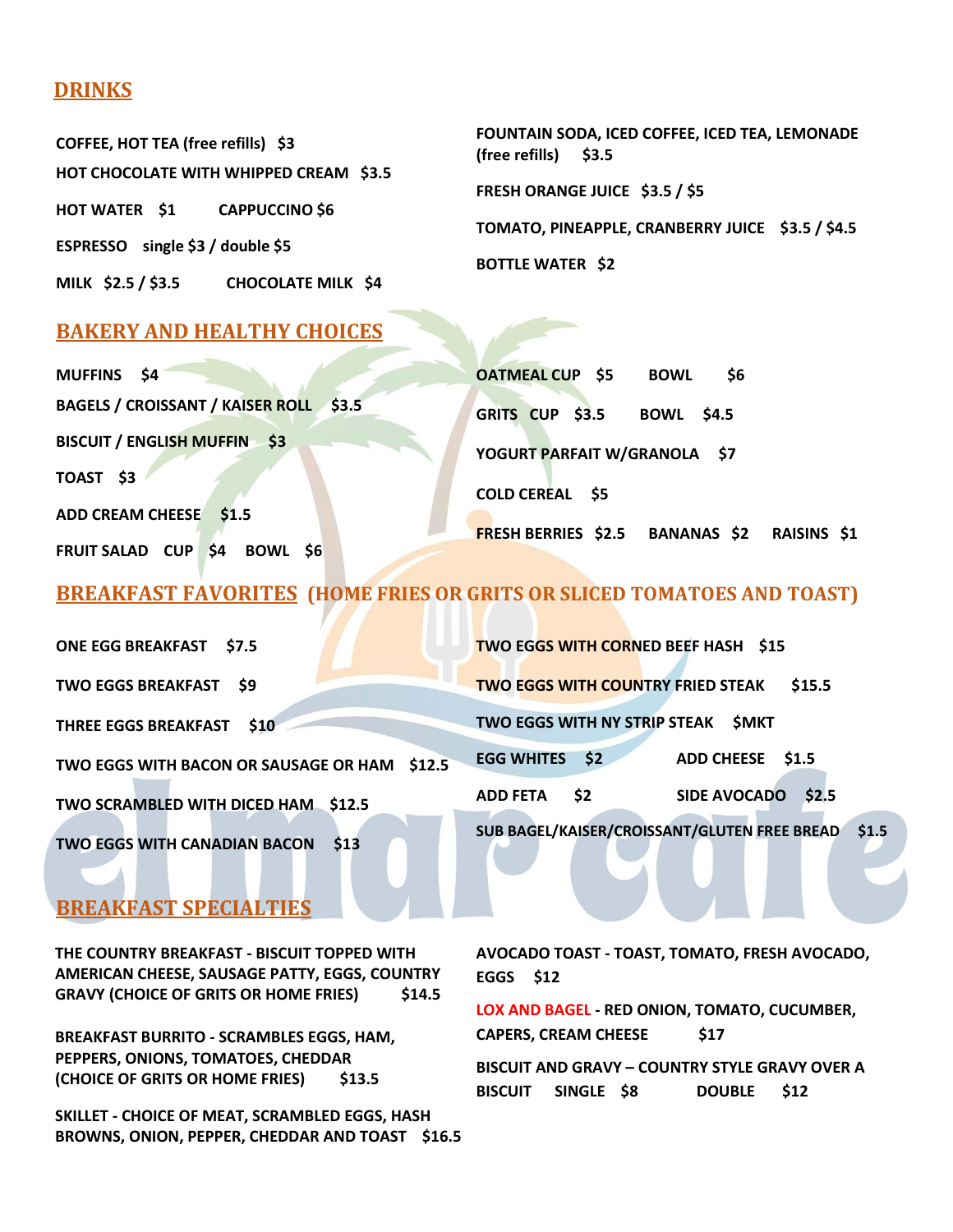### **OMELETTES (HOME FRIES OR GRITS OR SLICED TOMATOES AND TOAST)**

**CHEESE OMELETTE \$10 ONE VEGGIE OMELETTE \$11 ONE MEAT OMELETTE \$13 GREEK OMELETTE - SPINACH, TOMATO, FETA CHEESE \$14** 

**WESTERN OMELETTE - HAM, PEPPER, ONION \$14 VEGGIE OMELETTE - MUSHROOM, PEPPER, ONION, TOMATO \$13**

**EL MAR OMELETTE - JALAPENOS, PEPPER, ONION, TOMATO, CHEDDAR AND SALSA \$14**

### **BENEDICTS (HOME FRIES OR GRITS OR SLICED TOMATOES)**

| <b>CLASSIC BENEDICT - CANADIAN BACON \$14</b> | <b>CORNED BEEF BENEDICT - CORNED BEEF HASH \$15.5</b> |
|-----------------------------------------------|-------------------------------------------------------|
| <b>FLORENTINE BENEDICT - SPINACH \$13</b>     | LOX BENEDICT - SMOKED SALMON \$17                     |

# **BREAKFAST SANDWICHES (HOME FRIES OR GRITS OR SLICED TOMATOES)**

**CROISSANT SANDW (HAM, EGG & CHEESE) \$12 BAGEL SANDW (BACON, EGG & CHEESE) \$12**

**KAISER SANDW (CHOICE OF MEAT, EGG & CHEESE) \$12 EGG AND CHEESE ON ENGLISH MUFFIN \$9**

### **PANCAKES AND FRENCH TOAST**

**2 PANCAKES \$8 3 PANCAKES \$10 2-2-2 (PANCAKES, EGGS, BACON OR SAUSAGE) \$12.5 2 FR TOAST \$9 3 FR TOAST \$11 2-2-2 (FR TOAST, EGGS, BACON OR SAUSAGE) \$13.5**

**ADD BLUEBERRY/BANANAS/CHOCOLATE CHIPS \$2 PEANUT BUTTER \$1.5 WHIPPED CREAM \$2 SIDE OF FRESH BERRIES \$2.5 SIDE OF MEAT (PRICES BELOW)**

# **SIDES**

**BACON (4) / LINKS (4) / PATTIES (2) / HAM (1) \$6 CANADIAN BACON (3) \$6.5 TURKEY BACON (4) \$6.5 PORK ROLL (3) \$6.5** 

**CORNED BEEF HASH \$6.5 ONE EGG \$2 GRAVY \$3 / \$5 HOME FRIES \$5 SLICED TOMATOES (3) \$2.5**

#### **KIDS MENU (UNDER 10 ONLY – INCLUDES DRINK)**

**1-1-1 PANCAKE OR FRENCH TOAST (PANCAKE OR FRENCH TOAST, EGG, BACON OR SAUSAGE) \$8.5 MICKEY MOUSE PANCAKE (PANCAKE, 2 PIECE S OF BACON OR SAUSAGE LINKS) \$8.5 KIDS FRENCH TOAST (FRENCH TOAST, 2 PIECES OF BACON OR SAUSAGE LINKS) \$8.5**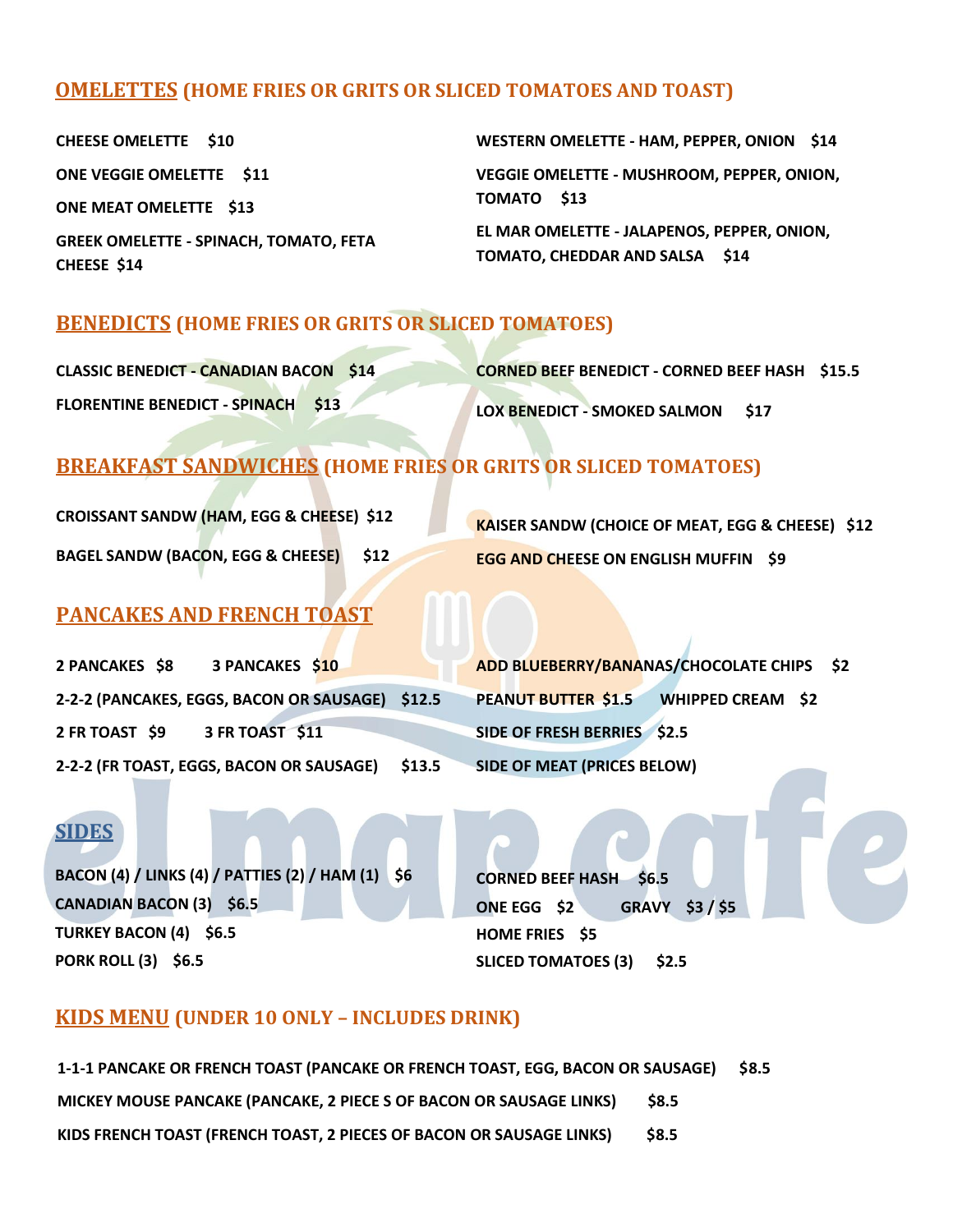#### **LUNCH TIME**

**HOMEMADE SOUP CUP \$4.5 BOWL \$6** 

**BOWL OF SOUP & ½ SANDWICH – SERVED WITH PICKLES & COLESLAW (CHOICE OF TUNA/CHICKEN SALAD OR EGG SALAD) \$12**

#### **SMALL SANDWICHES (SERVED WITH PICKLES AND COLESLAW)**

| GRILLED CHEESE \$7.5 WITH TOMATOES \$9            | \$12<br><b>TURKEY OR HAM SANDWICH</b>            |
|---------------------------------------------------|--------------------------------------------------|
| <b>WITH HAM OR BACON</b><br>\$10.5                |                                                  |
|                                                   | <b>CHICKEN SALAD OR TUNA SALAD SANDWICH \$12</b> |
| TUNA MELT ON RYE \$13.5                           | ** SERVED WITH LETTUCE AND TOMATO                |
| <b>CLASSIC BLT (WITH MAYO)</b><br>$\mathsf{S}9.5$ |                                                  |
|                                                   | ADD FRIES \$2.5 ADD SWEET POTATO FRIES \$3.5     |
| <b>EGG SALAD SANDWICH</b><br>S <sub>9</sub>       |                                                  |

#### **BIG SANDWICHES (SERVED WITH FRENCH FRIES AND PICKLES)**

**CHICKEN BREAST SANDWICH (LETTUCE, TOMATO, ONION ON A BUN) \$13.5**

**EL MAR CHICKEN (SAUTEED RED ONION, SWISS CHEESE, AVOCADO & CHIPOTLE MAYO) \$15.5**

**TURKEY OR CHICKEN SALAD CLUB (LETTUCE, TOMATOES, BACON, MAYO) \$ 16**

**REUBEN (CORNED BEEF, SWISS, SAUERKRAUT, 1000 ISLAND ON RYE BREAD) \$16**

**FISH SANDWICH (GRILLED / BLACKENED GROUPER WITH LETTUCE, TOMATO, ONION ON A BUN) \$17**

**PHILLY STEAK (STEAK OR CHICKEN SAUTEED WITH MUSHROOMS, PEPPERS, ONIONS AND PROVOLONE CHEESE ON A HOAGIE ROLL) \$16.5**

**PATTY MELT (1/2 POUND ANGUS BURGER WITH GRILLED ONION, SWISS CHEESE, SERVED ON A SEEDED RYE) \$15**

**SUB FRIES FOR SWEET POTATO FRIES \$2.5**

## **WRAPS (SERVED WITH FRENCH FRIES AND PICKLES)**

**GREEK WRAP (LETTUCE, TOMATOES, CUCUMBERS, ONIONS, OLIVES, PEPPERONCINI, FETA CHEESE AND GREEK DRESSING) \$12 WITH GRILLED CHICKEN \$16**

**CAESAR WRAP (ROMAINE LETTUCE, CROUTONS, PARMESAN CHEESE AND CAESAR DRESSING) \$11 WITH GRILLED CHICKEN \$15** 

**CHICKEN WRAP (GRILLED OR CHICKEN TENDERS, LETTUCE, TOMATOES, CHEDDAR CHEESE, CHIPOTLE MAYO OR BUFFALO SAUCE UPON REQUEST) \$15**

**CALIFORNIA WRAP (TURKEY, LETTUCE, TOMATOES, AVOCADO, SWISS AND CHIPOTLE MAYO) \$16.5**

**TUNA SALAD OR CHICKEN SALAD WRAP (WITH LETTUCE AND TOMATOES) \$15.5**

**PHILLY WRAP (STEAK OR CHICKEN SAUTEED WITH MUSHROOMS, ONIONS, PEPPERS AND PROVOLONE CHEESE) \$17.5**